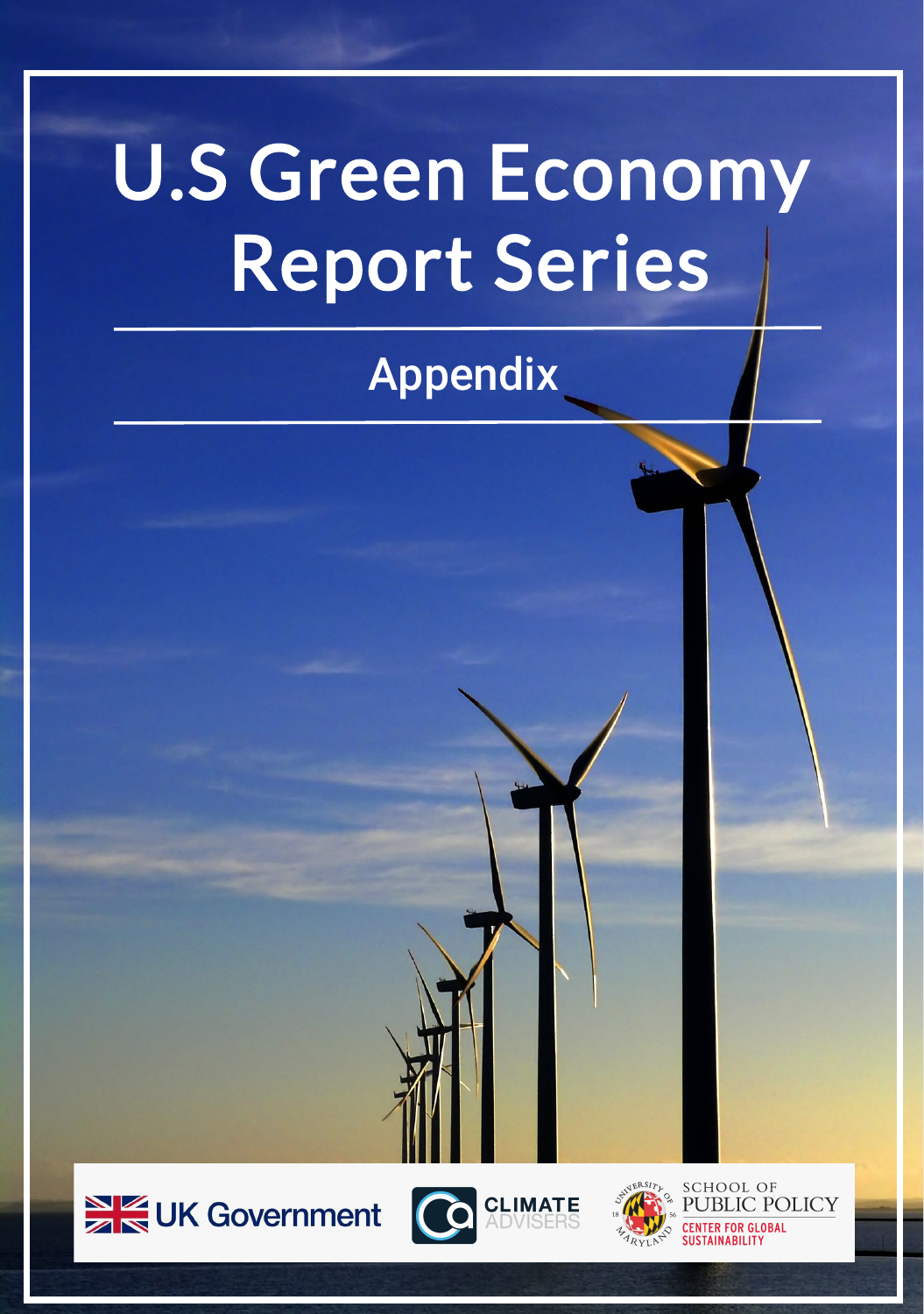# METHODOLOGY FOR STATE OPPORTUNITY ASSESSMENTS

#### Ratings by State: Overall Policy and Action and by Technology

| Green<br>Waste<br>Economy<br><b>Offshore</b><br>Policy and<br>Energy<br>Green<br>to<br>Electric<br>Energy<br>Efficiency<br>Wind<br><b>State Name</b><br>Action<br>Grid<br><b>Storage</b><br>Consultancy<br><b>Vehicles</b><br><b>CCUS</b><br>Hydrogen<br>Energy<br>Arizona<br>California<br>Colorado<br>Florida<br>Georgia<br>Illinois<br>Louisiana<br>Massachusetts<br>Maine<br>Michigan<br>Minnesota<br>Montana<br>North Carolina<br>New Jersey<br>New Mexico<br>Nevada<br>New York<br>Ohio<br>Pennsylvania<br>South Carolina<br>Tennessee<br>Texas<br>Virginia<br>Washington<br>Wisconsin | <b>IOW</b> | nıgn |  |  |  |  |  |
|----------------------------------------------------------------------------------------------------------------------------------------------------------------------------------------------------------------------------------------------------------------------------------------------------------------------------------------------------------------------------------------------------------------------------------------------------------------------------------------------------------------------------------------------------------------------------------------------|------------|------|--|--|--|--|--|
|                                                                                                                                                                                                                                                                                                                                                                                                                                                                                                                                                                                              |            |      |  |  |  |  |  |
|                                                                                                                                                                                                                                                                                                                                                                                                                                                                                                                                                                                              |            |      |  |  |  |  |  |
|                                                                                                                                                                                                                                                                                                                                                                                                                                                                                                                                                                                              |            |      |  |  |  |  |  |
|                                                                                                                                                                                                                                                                                                                                                                                                                                                                                                                                                                                              |            |      |  |  |  |  |  |
|                                                                                                                                                                                                                                                                                                                                                                                                                                                                                                                                                                                              |            |      |  |  |  |  |  |
|                                                                                                                                                                                                                                                                                                                                                                                                                                                                                                                                                                                              |            |      |  |  |  |  |  |
|                                                                                                                                                                                                                                                                                                                                                                                                                                                                                                                                                                                              |            |      |  |  |  |  |  |
|                                                                                                                                                                                                                                                                                                                                                                                                                                                                                                                                                                                              |            |      |  |  |  |  |  |
|                                                                                                                                                                                                                                                                                                                                                                                                                                                                                                                                                                                              |            |      |  |  |  |  |  |
|                                                                                                                                                                                                                                                                                                                                                                                                                                                                                                                                                                                              |            |      |  |  |  |  |  |
|                                                                                                                                                                                                                                                                                                                                                                                                                                                                                                                                                                                              |            |      |  |  |  |  |  |
|                                                                                                                                                                                                                                                                                                                                                                                                                                                                                                                                                                                              |            |      |  |  |  |  |  |
|                                                                                                                                                                                                                                                                                                                                                                                                                                                                                                                                                                                              |            |      |  |  |  |  |  |
|                                                                                                                                                                                                                                                                                                                                                                                                                                                                                                                                                                                              |            |      |  |  |  |  |  |
|                                                                                                                                                                                                                                                                                                                                                                                                                                                                                                                                                                                              |            |      |  |  |  |  |  |
|                                                                                                                                                                                                                                                                                                                                                                                                                                                                                                                                                                                              |            |      |  |  |  |  |  |
|                                                                                                                                                                                                                                                                                                                                                                                                                                                                                                                                                                                              |            |      |  |  |  |  |  |
|                                                                                                                                                                                                                                                                                                                                                                                                                                                                                                                                                                                              |            |      |  |  |  |  |  |
|                                                                                                                                                                                                                                                                                                                                                                                                                                                                                                                                                                                              |            |      |  |  |  |  |  |
|                                                                                                                                                                                                                                                                                                                                                                                                                                                                                                                                                                                              |            |      |  |  |  |  |  |
|                                                                                                                                                                                                                                                                                                                                                                                                                                                                                                                                                                                              |            |      |  |  |  |  |  |
|                                                                                                                                                                                                                                                                                                                                                                                                                                                                                                                                                                                              |            |      |  |  |  |  |  |
|                                                                                                                                                                                                                                                                                                                                                                                                                                                                                                                                                                                              |            |      |  |  |  |  |  |
|                                                                                                                                                                                                                                                                                                                                                                                                                                                                                                                                                                                              |            |      |  |  |  |  |  |
|                                                                                                                                                                                                                                                                                                                                                                                                                                                                                                                                                                                              |            |      |  |  |  |  |  |
|                                                                                                                                                                                                                                                                                                                                                                                                                                                                                                                                                                                              |            |      |  |  |  |  |  |

Table: Climate Advisers · Created with Datawrapper

Green Economy Policy and Action Score: The evaluation criteria for the green economy policy and action score includes the following: whether the state has a renewable or clean energy standard; whether the state has a greenhouse gas emissions target; the state's party make-up for governor and its legislature; and whether the state has passed major climate legislation in the past four years. In calculating the recommendation, each of the four categories were given equal weighting of 25 percent to determine a score of 0-100 points. Green represents scores above 75 points; Yellow represents 25-75 points; and Red represents scores below 25 points.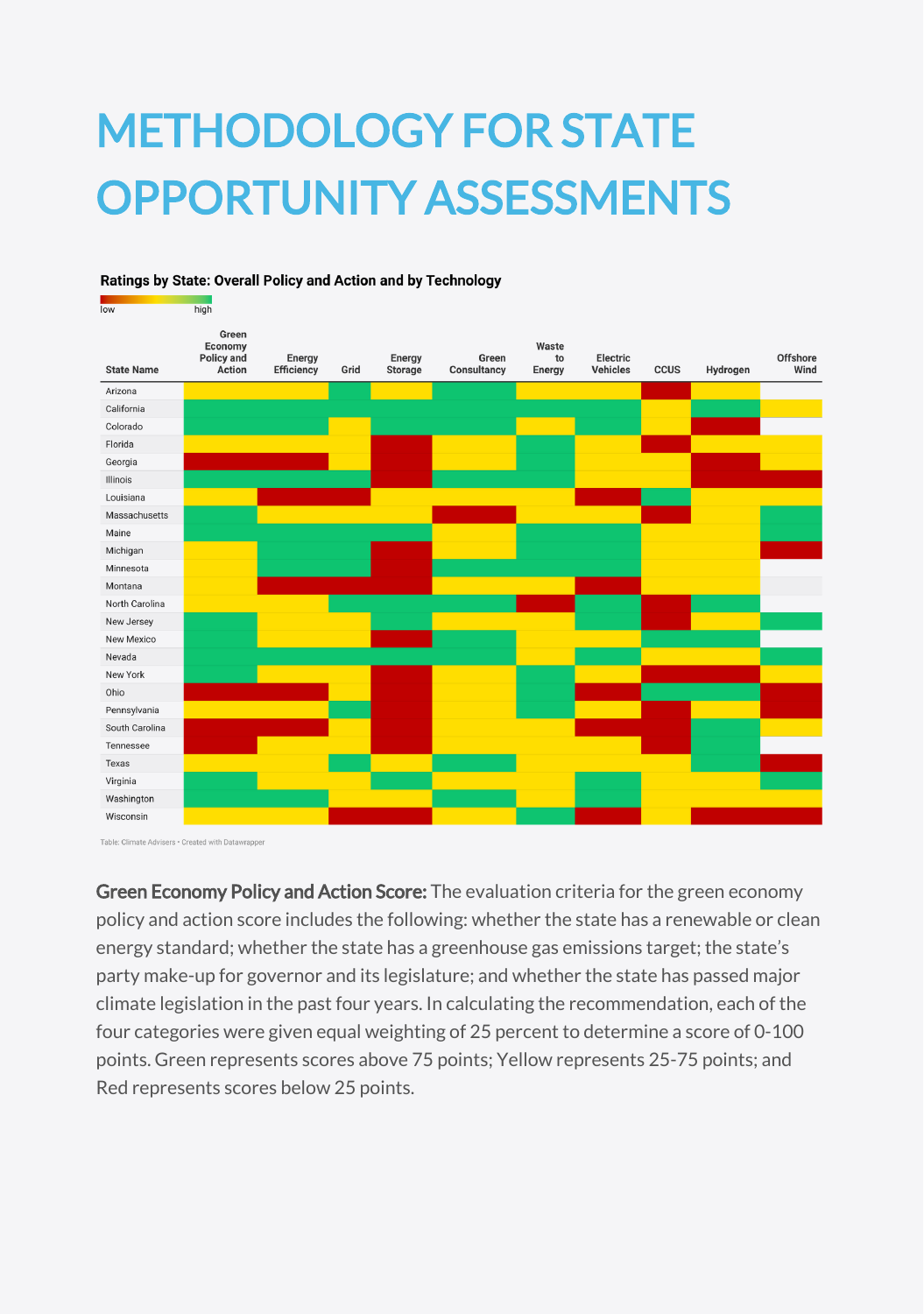Carbon Capture, Utilisation and Storage (CCUS): The evaluation of the growth potential in CCUS is based on the following criteria: regulatory framework, incentive structure, technological research, utilisation projects, existing infrastructure and regional dynamics. Where data is available, geographic potential for carbon storage, the number of facilities which potentially qualify for a federal CCUS tax credit and total emissions that could be captured are taken into account. As CCUS is a nascent technology, the ranking system does not represent immediate potential for large-scale projects, but whether progress, both politically and commercially, is expected in the next 3-5 years. Red represents states with little to no progress/potential in the majority of categories. Yellow represents states with modest progress in two or more areas. Green represents significant progress in two or more areas, or modest progress in three or more areas.

Electric Vehicles (EV): The evaluation criteria for the growth potential of the energy efficiency sector is based on the State [Transportation](https://www.aceee.org/sites/default/files/pdfs/t2101.pdf) Electrification scorecard from the American Council for an Energy Efficient Economy (ACEEE). The ACEEE ranking is based on EV purchases, charging infrastructure goals and planning, incentives for EV deployment, equity and outcomes as well as other considerations. In this report, green represents states ranked 1-15, yellow represents states ranked 16-30, and red represents unranked states.

Energy Efficiency: Energy efficiency technologies discussed in this report include LED lighting, renewable heating and cooling, high efficiency HVAC and smart meters. The evaluation criteria for the growth potential of the energy efficiency sector is based on the ACEEE's 2020 State Energy Efficiency Scorecard. The ACEEE ranking is based on the availability of utility and public benefits programmes and policies, building energy efficiency policies, state government-led initiatives on energy efficiency and appliance and equipment standards. In this report, green represents states ranked 1-15, yellow represents states ranked 16-30, and red represents states ranked higher than 30.

**Energy Storage:** Energy storage technologies discussed in this report include utility-scale lithium ion batteries, flywheel and pumped storage hydropower. The evaluation criteria for the growth potential of the energy storage sector is based on whether a state has procurement targets, regulatory requirements, demonstration programmes, or financial incentives policies for energy storage. Green represents states with 3-4 of those policies, yellow represents states with 1-2 of those policies, and red represents states with 0 of those policies. Ongoing and announced projects were also used as criteria for measuring the states' potential.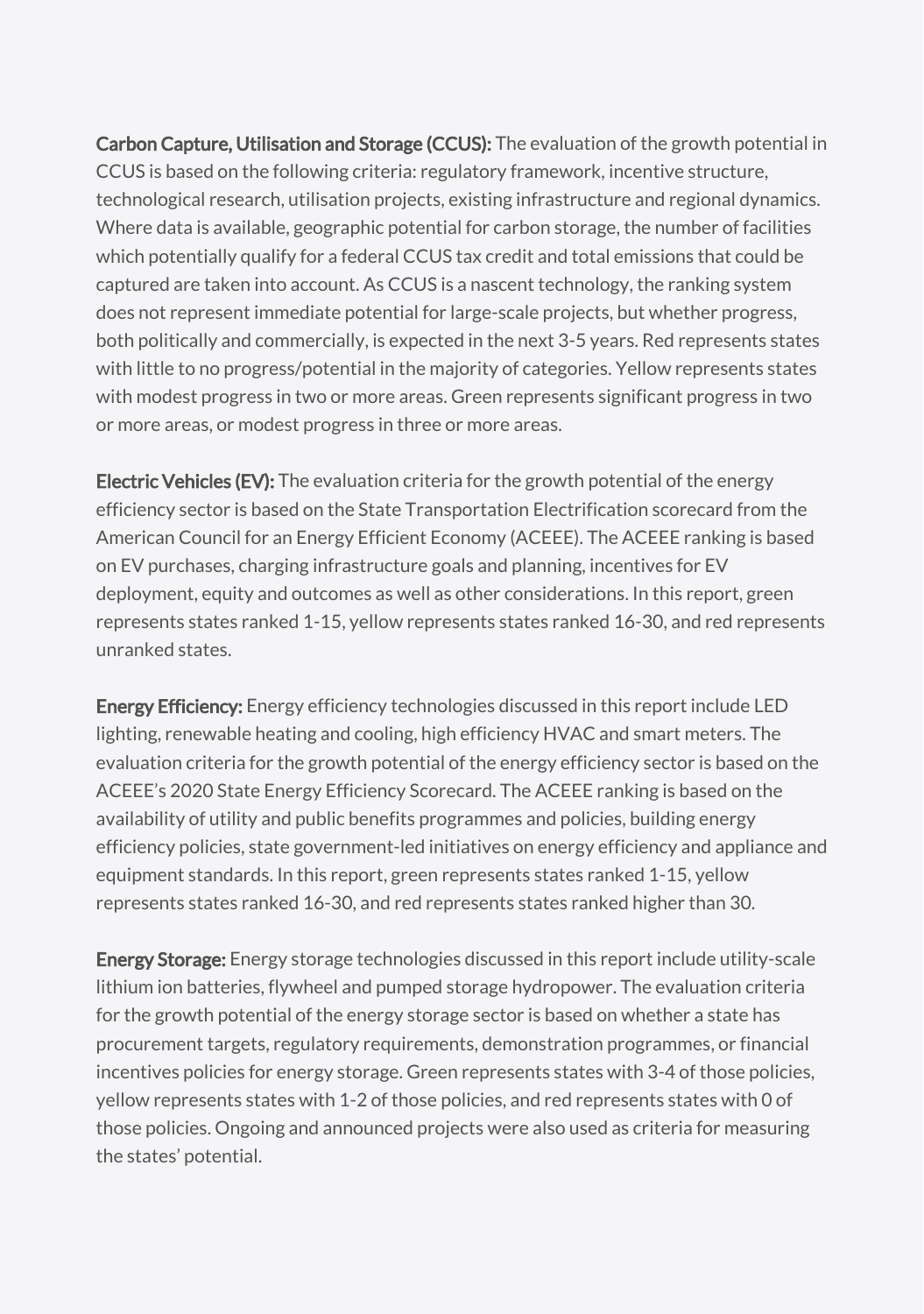Green Consultancy: The evaluation criteria for green consultancy centered on how the state's technical potential for renewable energy ranked nationally, per the National Renewable Energy Laboratory. Other factors included the size of renewable energy projects in the pipeline, as well as the number of environmental consultants in the state and their pay. In this report, green indicates states with high technical potential rankings (top 15), large renewable energy projects and the largest number of well-paid environmental consultants (1,200+ and \$70,000+). Yellow indicates states with moderate technical potential rankings (ranks 16-35), sizable renewable energy projects and significant numbers of relatively modestly paid environmental consultants (800- 1200 and \$60,000-70,000). Red indicates states with low technical potential rankings (36-50), small renewable energy projects and a lower number of environmental consultants with relatively low pay (<800 and <\$60,000). States were assigned green, yellow or red based on how closely they aligned with these broader ranges.

Grid Modernisation: The evaluation criteria for grid improvements looks holistically at a weighted range of indicators. The state's 2018 Grid Modernization Index ranking determined 40 percent of the state's green, yellow or red status. The remaining factors - smart meter penetration rate (in comparison to the national average of 60 percent), a state's energy plan's focus on grid modernisation, demand response programme size (larger or smaller than a benchmark of 200,000 customers), customer data access policy strength, degree of legislative action (more or less than a benchmark of introducing 30+ grid-related bills) and recent policy and/or investment developments -- each made up 10 percent towards determining the state's green, yellow or red status.

Hydrogen: The report examined opportunities in green hydrogen and projects with potential to transition to green hydrogen. Three factors in green hydrogen have been evaluated: hydrogen fuel cell vehicles, green hydrogen production and hydrogen storage or integration. Under each, regulatory structures, incentives, infrastructure and current and planned projects are evaluated. Green represents states that have strong policies and/or incentives and large-scale projects or infrastructure in existence or planned in one or more technology areas. Yellow represents states which have made some progress on one or more technology or have proposed projects or incentives for one or more technology. Red represents states which have made little to no progress.

Offshore Wind: The growth potential of the offshore wind sector varies geographically. Therefore, the evaluation criteria is based on six geographic regions: 1) Northeast region, including Massachusetts and Maine, 2) Mid-Atlantic states, including Virginia, New Jersey and New York, 3) Southeast region, including North Carolina, South Carolina and Georgia, 4) Pacific region, including California and Washington, 5) Great Lakes region,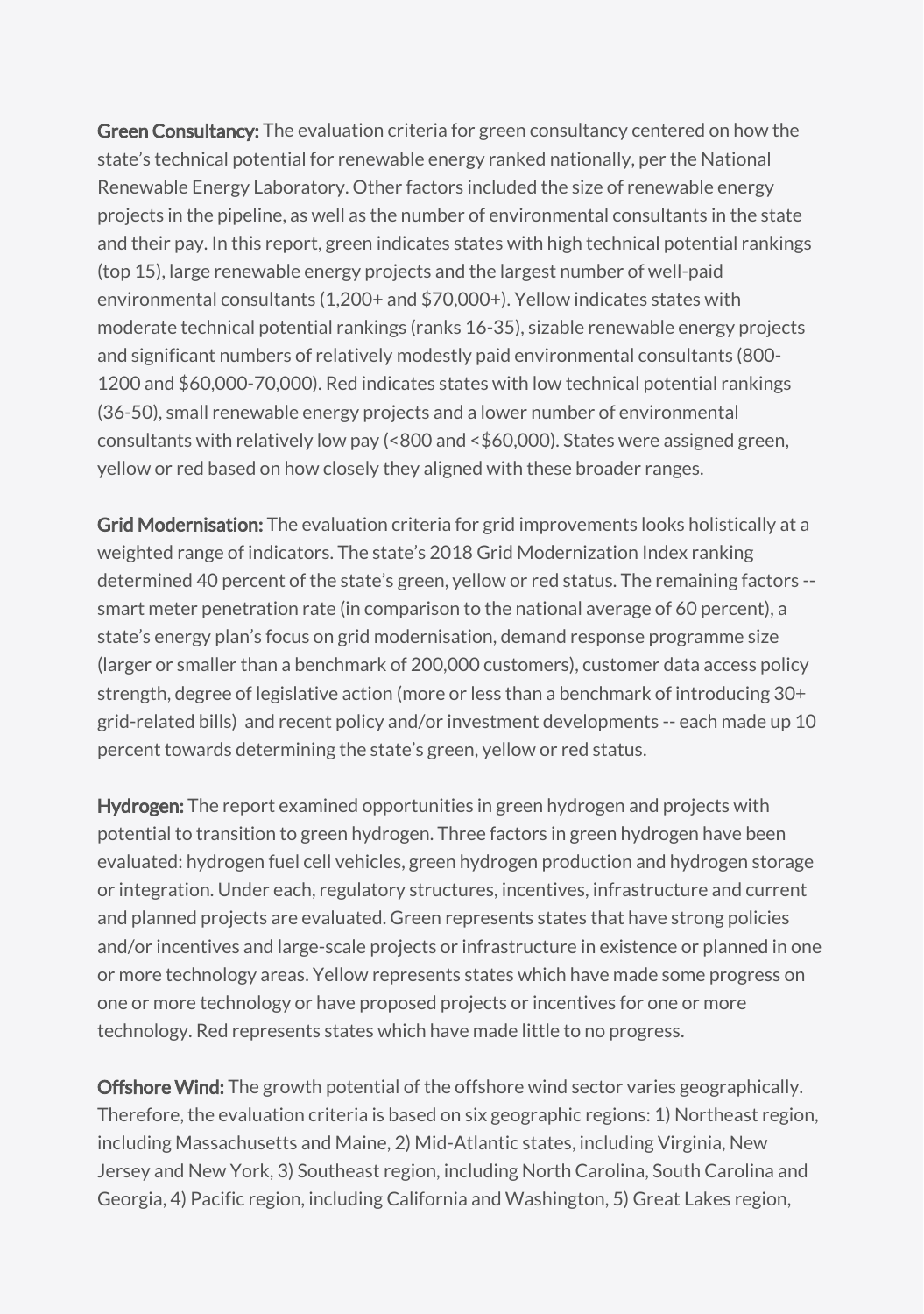including Illinois, Michigan, Pennsylvania, Ohio and Wisconsin, 6) Gulf Coast region, including Texas, Louisiana and Florida. Northeast and Mid-Atlantic states, where favourable state policies and aggressive procurement targets have driven offshore wind development, were given green rankings. Southeast coast states, where offshore wind potential exists but has not received a strong policy push, were given yellow rankings. Pacific coast states, where strong policies exist but technical challenges like water depth have impeded industry growth, were also given yellow rankings. Great Lakes states, where state regulatory constraints have presented siting and permitting issues, were given red rankings, as were Gulf Coast states, where hurricane risks set forth technical and economic challenges for offshore wind turbines.

Waste-to-Energy: The evaluation criteria for waste-to-energy combined the state's performance across the biogas, transport and biomass sectors. Rankings of states' biogas growth were based on the American Biogas Council's state profiles, which forecasted future potential for renewable methane in each state. Potential in the transport sector was identified by tracking the strength and number of laws and incentives documented by the Alternative Fuels Data Center. Biomass potential was identified through each state's Energy Information Administration profile. In this report, green indicates high performance across all three sectors, yellow indicates moderate to high performance on at least two sectors, and red indicates low performance across all sectors.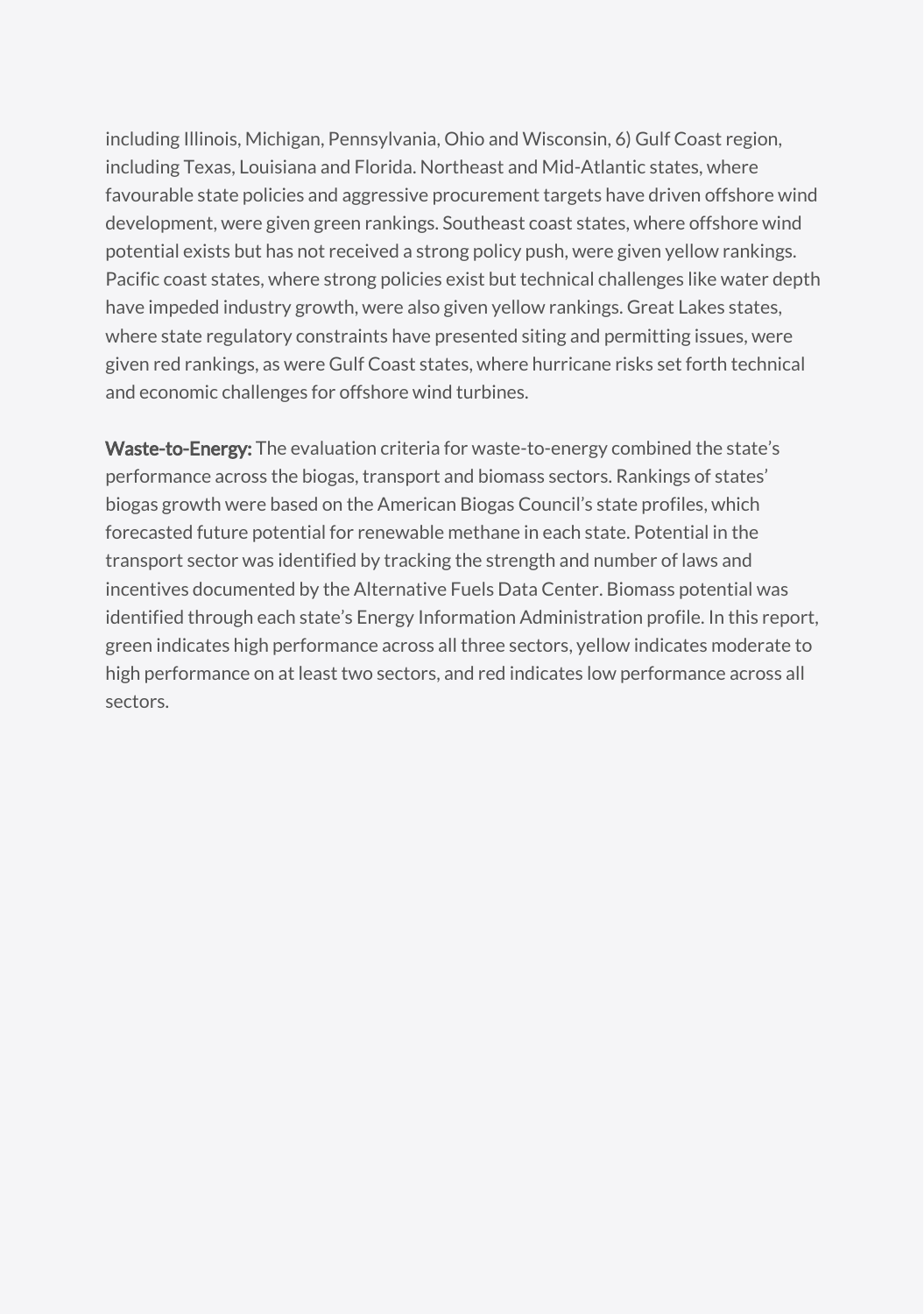# METHODOLOGY FOR CLEAN ENERGY JOBS BY STATE/SECTOR

Clean Energy Jobs by Category: The E2 Clean Jobs America 2020 report provides clean energy jobs numbers by state for 2019 based on the following categories: renewables, grid and storage, energy efficiency, clean fuels and clean vehicles. This data is used for all states in the visual titled "Clean Energy by Category."

Clean Energy Jobs by Sub-Category: Since E2 Clean Jobs America data only provides granularity of clean energy sub-categories for select states and years, we used a combination of the United States Energy and Employment Report (USEER) and researched assumptions on the proportion of clean energy jobs in sectors with both clean energy jobs and combustion jobs.

State metrics were sourced directly from the USEER for the following sectors, in which all jobs are considered clean energy jobs: solar electric power generation, wind electric power generation, traditional hydroelectric electric power generation, energy storage, smart grid, ENERGY STAR and efficient lighting, traditional HVAC, high efficiency HVAC and renewable heating and cooling, advanced materials and other energy efficiency.

Policy Regional Clean Energy report: For the following sectors that include both clean energy jobs and combustion jobs, however, assumptions were made to approximate the proportion of clean energy jobs in a given sector based on data available in the University of Maryland School of Public

- Traditional electric power transmission and distribution: 58 percent of transmission and distribution jobs included.
- Micro grid: 61 percent of micro grid and other (including commodity flows) jobs included.
- Biofuels: 100 percent of corn ethanol fuels, other ethanol/non-woody biomass and woody biomass employment was included, along with 24 percent of other fuels jobs.

Finally, clean vehicle jobs were sourced from the E2 Clean Jobs America report for 2019 by state, along with the top ten states and national totals for 2017 and 2018. National clean vehicle jobs numbers were allocated to the remaining states using state multipliers calculated from 2019 state data. Clean vehicle jobs include electric vehicles, plug in hybrids, hybrid electric vehicles, hydrogen/fuel cell and natural gas vehicles.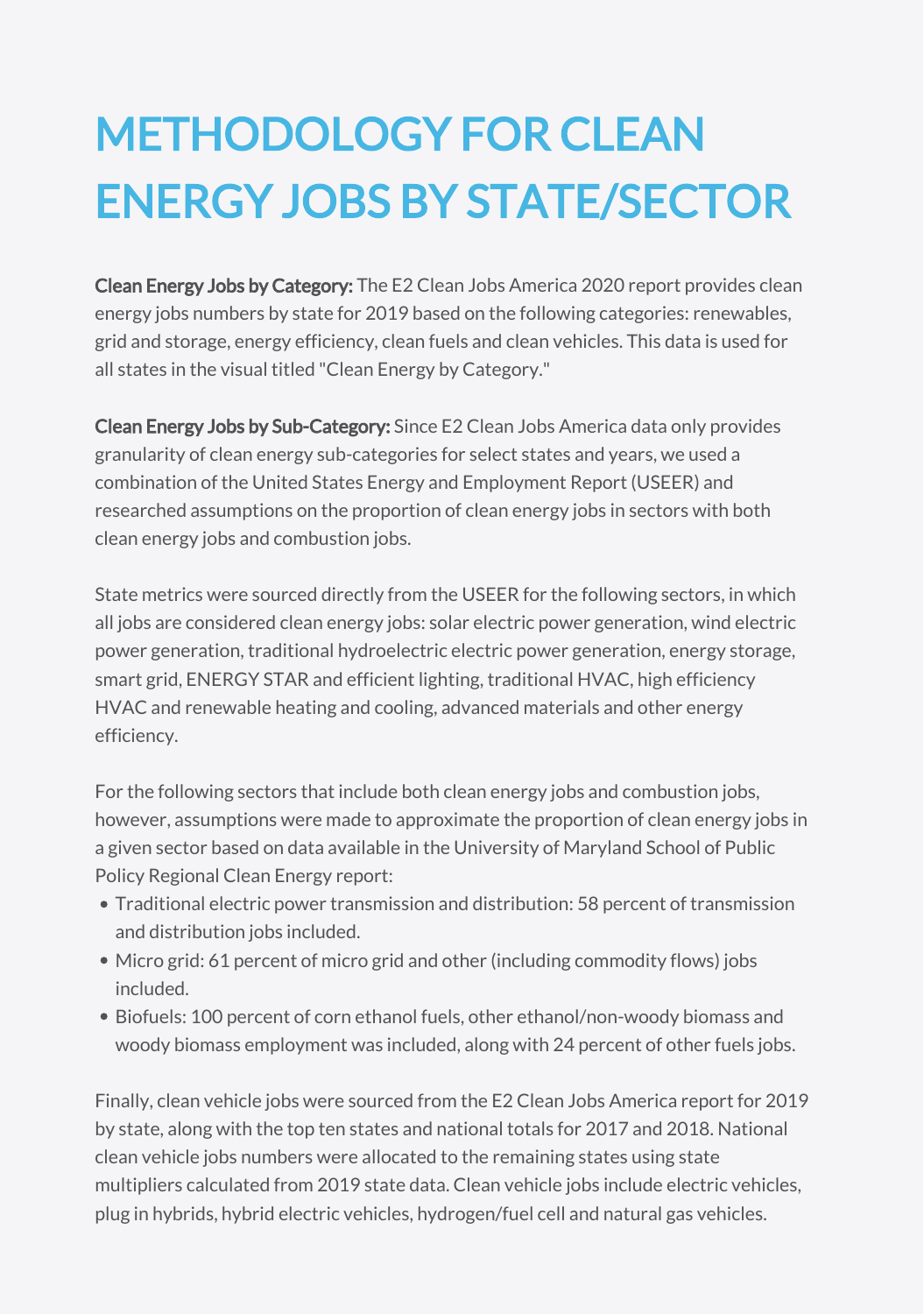# METHODOLOGY FOR 2021 - 2025 CLEAN VEHICLE FORECASTS

Total motor vehicle jobs were sourced from the USEER, while the proportion of manufacturing jobs was calculated using North American Industry Classification System (NAICS) codes 3361 (motor vehicle manufacturing), 3362 (motor vehicle body and trailer manufacturing) and 3363 (motor vehicle parts manufacturing). The percentage of motor vehicle jobs in manufacturing for each state was then used to determine the expected manufacturing and non-manufacturing breakdown of clean vehicle jobs, assuming that current motor vehicle manufacturers will grow clean vehicle product lines over time. The constraint with this assumption is that it does not account for the new manufacturing plants that will be built in states without existing production. Covid-19 job losses were based on national [data](https://www.bwresearch.com/covid/docs/BWResearch_CleanEnergyJobsCOVID-19Memo_Dec2020.pdf) published by BW Research and allocated to each state in proportion to each state's share of clean energy jobs. Finally, state forecasts of clean vehicle jobs through 2025 are based on the growth in vehicle miles travelled for electric vehicles, fuel cell electric vehicles and liquid hybrid vehicles, projected through the Global Change Analysis Model (GCAM). Compound annual growth rates were calculated and applied for each state.

Regional Dynamics: The results of the analysis by state are included below in the form of total 2020 to 2025 FTE additions, split by manufacturing jobs and non-manufacturing jobs. Each state report also provides estimates by year, including the upfront impact of 2020 clean vehicle job losses.

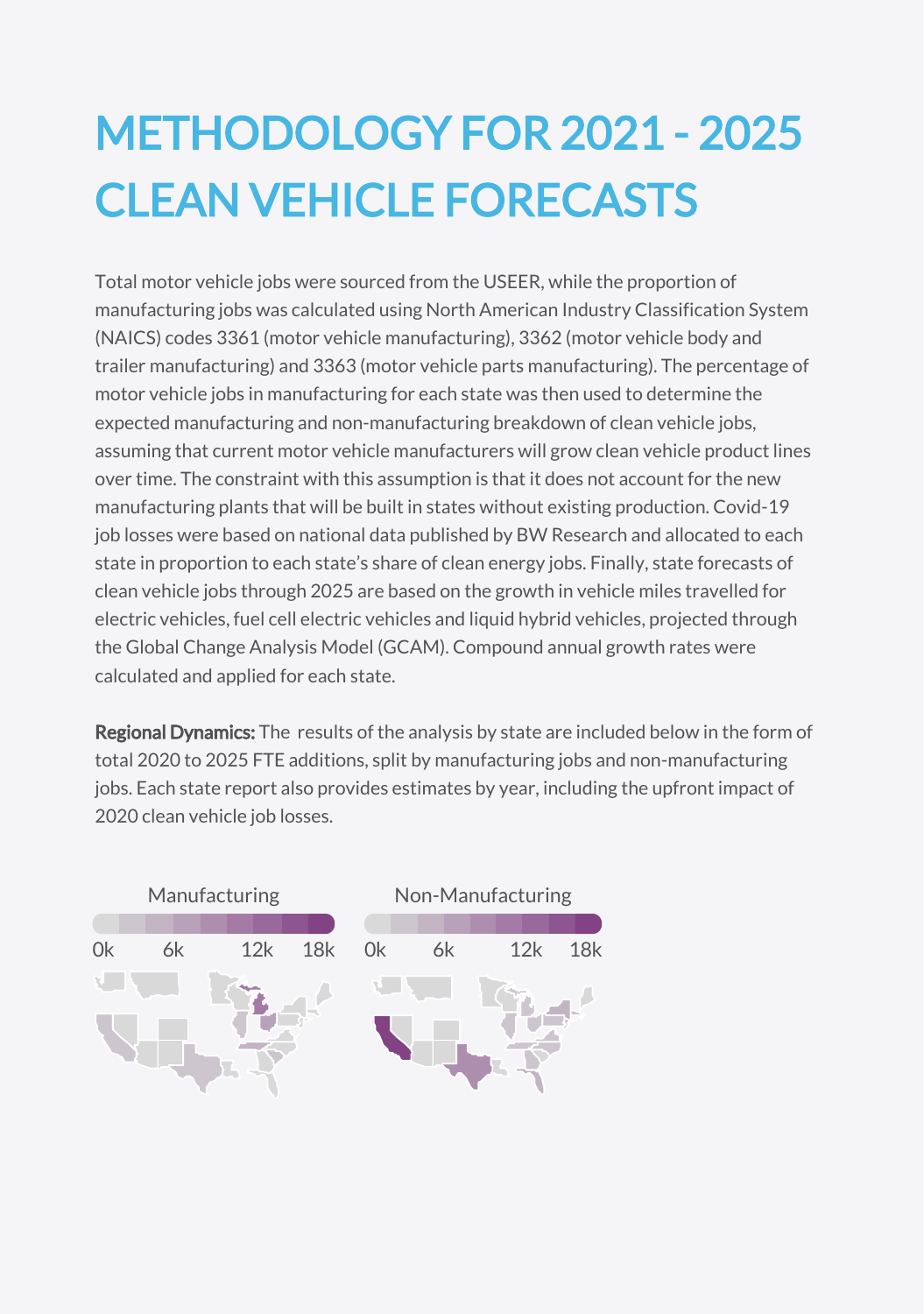## METHODOLOGY FOR 2021 - 2025 ENERGY EFFICIENCY FORECASTS

Energy Efficiency Forecasts: Energy efficiency jobs include the USEER categories of ENERGY STAR and efficient lighting, traditional HVAC, high efficiency HVAC and renewable heating and cooling, advanced materials and other energy efficiency. Covid-19 job losses were sourced by state for 2020 from [data](https://www.bwresearch.com/covid/docs/BWResearch_CleanEnergyJobsCOVID-19Memo_Dec2020.pdf) published by BW Research. Energy efficiency jobs were particularly impacted by Covid-19, due to high customer interaction. For the base case, compound annual growth rates from 2016 to 2019 were applied between 2021 and 2025. For the more ambitious case, compound annual growth rates were calculated based on the number of jobs forecasted by state in the E2 2020 Energy Efficiency Jobs in America [report](https://e2.org/releases/report-clean-energy-employed-85000-in-wa-pre-covid-more-than-software-developers-and-engineers-2/), which assumes USD 61 billion of targeted stimulus. This scenario was included in this report because investment in energy efficiency has been shown to provide the highest number of jobs per dollar in the clean energy sector, and as such, is well positioned to be included in targetted stimulus spending, especially in the wake of high job losses during Covid-19. Notably, energy efficiency also [outpaces](http://edfclimatecorps.org/nowhiringreport#:~:text=Studies%20have%20also%20shown%20that,3%20jobs%20in%20fossil%20fuels.) fossil fuels at 8 jobs per million dollars of investment compared to 3 jobs per million dollars of investment.

Regional Dynamics: The results of the analysis by state are included below in the form of total projected 2020 to 2025 FTE additions. Each state report also provides estimates by year, including the upfront impact of 2020 energy efficiency job losses.

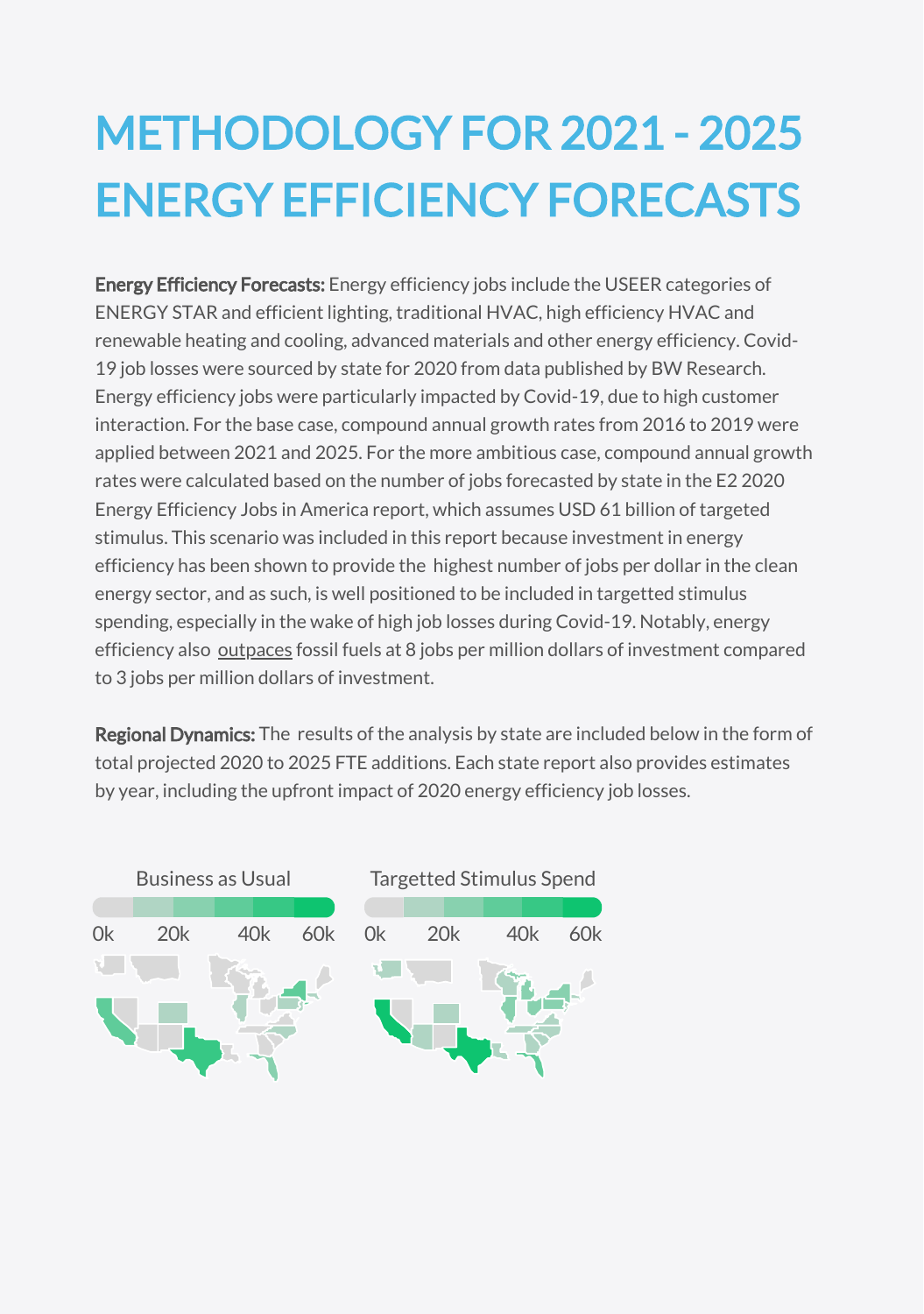# METHODOLOGY FOR 2021 - 2025 OFFSHORE WIND FORECASTS

Offshore Wind Forecasts: Capacity estimates were sourced from 4C Offshore, Bloomberg New Energy Finance, the Energy Information Administration and announced state targets (allocated on a straight line basis). Multiplier rates for both construction jobs and operation and maintenance jobs were [sourced](https://www.nrel.gov/docs/fy15osti/61894.pdf) from the National Renewable Energy Laboratory (NREL) for the Southeast, Great Lakes, Gulf of Mexico and Mid-Atlantic regions. All rates were based on the NREL's moderate growth scenario. For the Northeast region, an average of Mid-Atlantic and Southeast rates were used. In all scenarios, capacity projections for the West Coast region were zero, given that the majority of growth is anticipated between 2025 and 2030 due to complexities associated with floating technology installations in deep waters.

Annual construction additions were averaged over the entire time period, in order to reflect FTEs, rather than short term jobs. Construction jobs were also assumed to last for just one year, in order to remain consistent with the NREL and the American Wind Energy Association (AWEA), although this assumption is likely conservative. Estimates may vary depending on the proportion of materials sourced in state.

Regional Dynamics: The results of the analysis by state are included below in the form of total 2020 to 2025 FTE additions. Each state report includes both the GW and the associated FTE additions that correspond to all four offshore wind scenarios. The projections based on the EIA pipeline are not included below or in the national report, since the pipeline adds up to less than 1 GW during the time period.

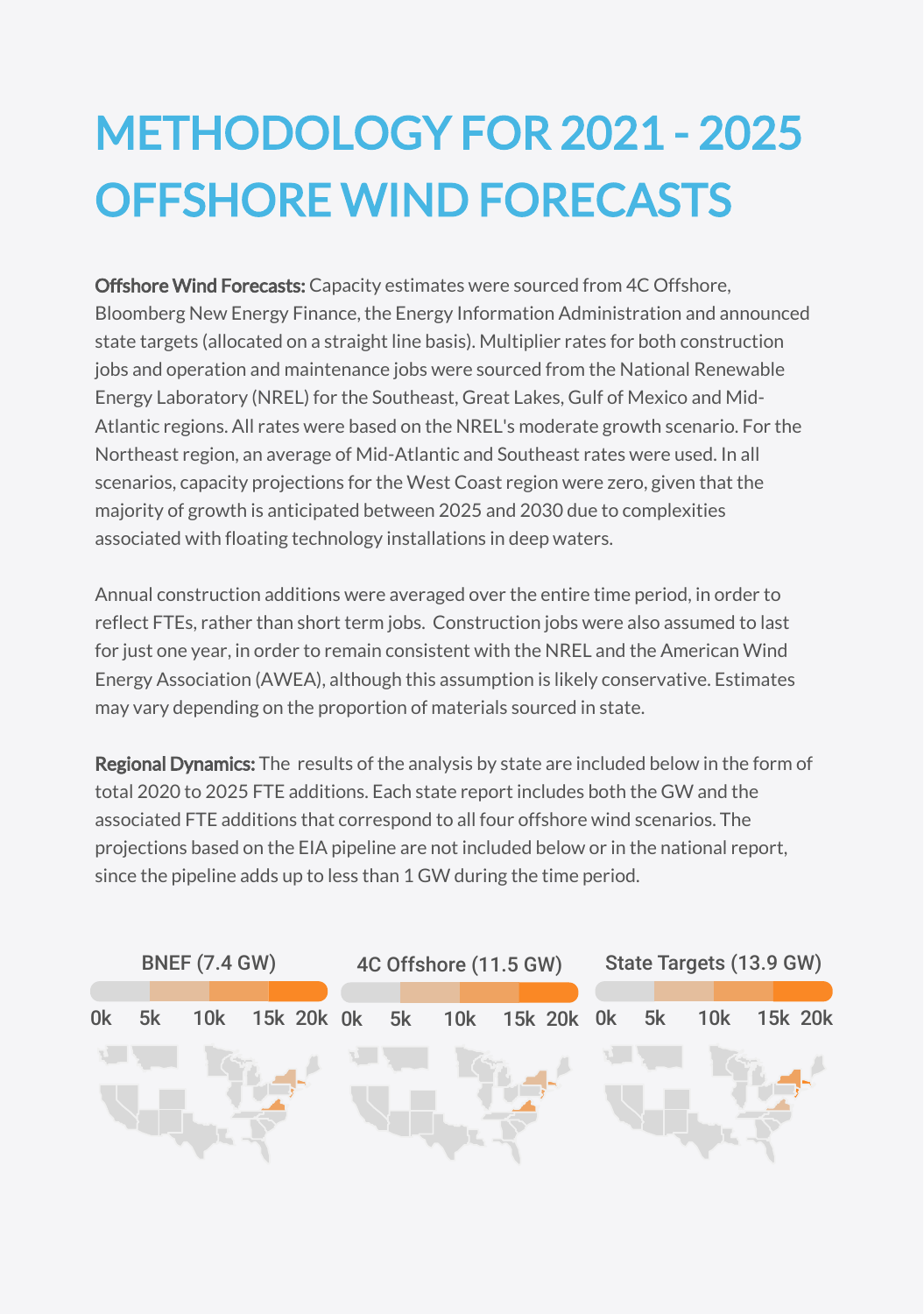#### METHODOLOGY FOR 2021 - 2025 ENERGY STORAGE FORECASTS

Energy storage jobs include estimates for battery storage and pumped hydro storage. Battery storage capacity is varied according to three cases: the first case aggregates forecasted MW installed per year and state in the Energy Information Administration (EIA) project pipeline; the second case stretches the planned capacity in the EIA pipeline for states that have announced targets (allocated on a straight line basis); and the third case assumes the Energy Storage Association's [goal](https://energystorage.org/wp/wp-content/uploads/2020/08/100x30-Empowering-Clean-Power-Transformation-ESA-Vision.pdf) of 35 GW of battery storage by 2025. Record-breaking battery storage capacity additions in 2020 highlighted the minimal impact of Covid-19 on the growth of this sector.

For the first two scenarios, new capacity added each year was multiplied by rapidly decreasing construction jobs per MW based on calculating historical jobs per MW from EIA's installed capacity and USEER battery storage job breakdowns, in addition to Wood Mackenzie construction jobs per MW estimates. Compound annual growth rates were used to calculate interim periods if no estimates were available. Jobs per MW construction multipliers used were 51.46 (2020), 50.90 (2021), 45.50 (2022), 40.67 (2023), 36.36 (2024) and 32.50 (2025). The multipliers were reduced at an accelerated rate in the ambitious case, due to economies of scale. The total jobs estimated may be overstated or understated if these multipliers do not follow expected trends. Construction job multipliers were applied for one year and were averaged over the entire time period, in order to reflect FTEs, rather than short term jobs. The operation and maintenance jobs per MW multiplier was held constant at 2.5, based on ESA estimates (50,000 O&M jobs estimated by 2030 for 20 GW of battery storage). This multiplier was applied annually to the total capacity installed for each state.

While the first two scenarios are based on installed capacity projections by state, the third scenario estimates 35 GW of battery storage nationally by 2025. Given that 2019 installed capacity was just over 1 GW, allocating the projections to the state level using growth rates would have resulted in disproportionate growth only in states with batteries already installed. Instead, this analysis starts with scenario two (EIA pipeline + state targets) capacity projections by state and allocates the remaining GW based on each state's percentage of total renewable energy capacity installed nationally in 2019, according to EIA data. This is based on the assumption that states with higher renewable energy generation capacity will be incentivised to address the rise in intermittency with energy storage solutions.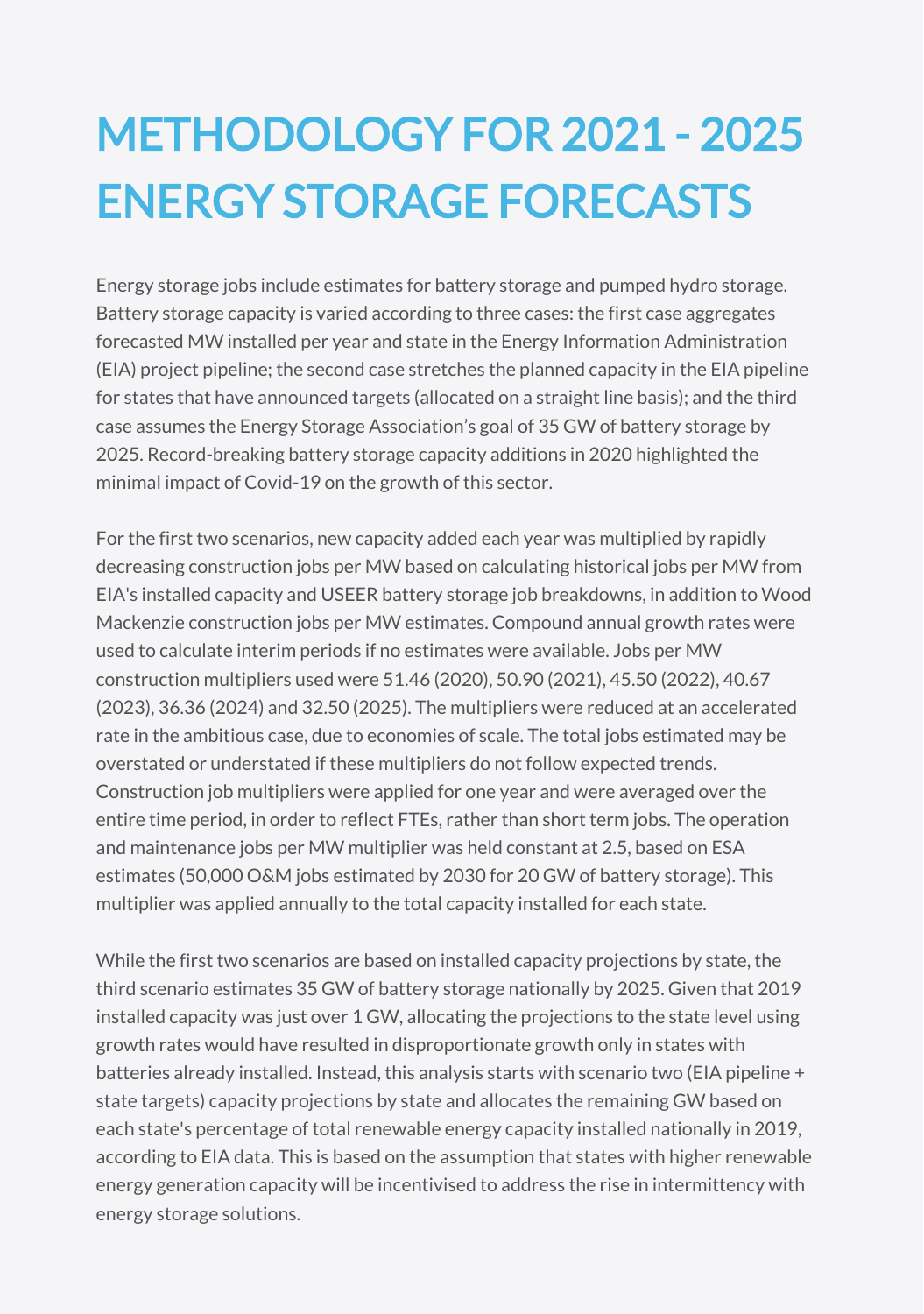Historical battery storage manufacturing was estimated using state data for NAICS code 335911 (storage battery manufacturing), with manual adjustments based on desktop research. A secondary check was applied by cross referencing this analysis with the USEER national battery manufacturing jobs number in 2019 (13,190 in USEER versus 12,265 in NAICS plus desktop research). Manufacturing growth rates were based on the change in new capacity added year over year by state, assuming a continuation of current [sourcing](https://www.spglobal.com/marketintelligence/en/news-insights/blog/essential-energy-insights-february-2021) practices (8 percent sourced domestically). The constraints with these assumptions are that they do not account for the new manufacturing plants that will be built in states without existing production and that policy incentives may increase domestic sourcing in this sector over time. On the other hand, states without current manufacturing capabilities have the opportunity to incentivize in-state production and increase jobs projections.

Due to higher consistency in jobs per MW over time in pumped hydro storage, the 2019 multiplier of 0.39 jobs per MW was extended through the forecast period. Planned capacity additions in pumped hydro storage were based on project proposals discussed by IHS [Markit](https://ihsmarkit.com/research-analysis/pumped-storage-gets-a-boost-or-two-in-the-us.html) and other desktop research. In this analysis, the total pumped hydro storage capacity projected between 2020 and 2025 is 5.2 GW. Finally, this analysis does not include projections for petroleum storage, natural gas storage, other fuels storage, or other storage. These categories made up 11 percent of storage jobs in 2019.

Regional Dynamics: The results of the analysis by state are included below in the form of total 2020 to 2025 FTE additions. Each state report includes the projected FTE additions that correspond to all three scenarios, broken out into battery storage construction jobs, battery storage operations and maintenance jobs. battery storage manufacturing jobs and total pumped hydro jobs. Battery storage was projected at a more granular level than pumped hydro storage in this analysis, due to its exponential growth forecasts between 2020 and 2025.

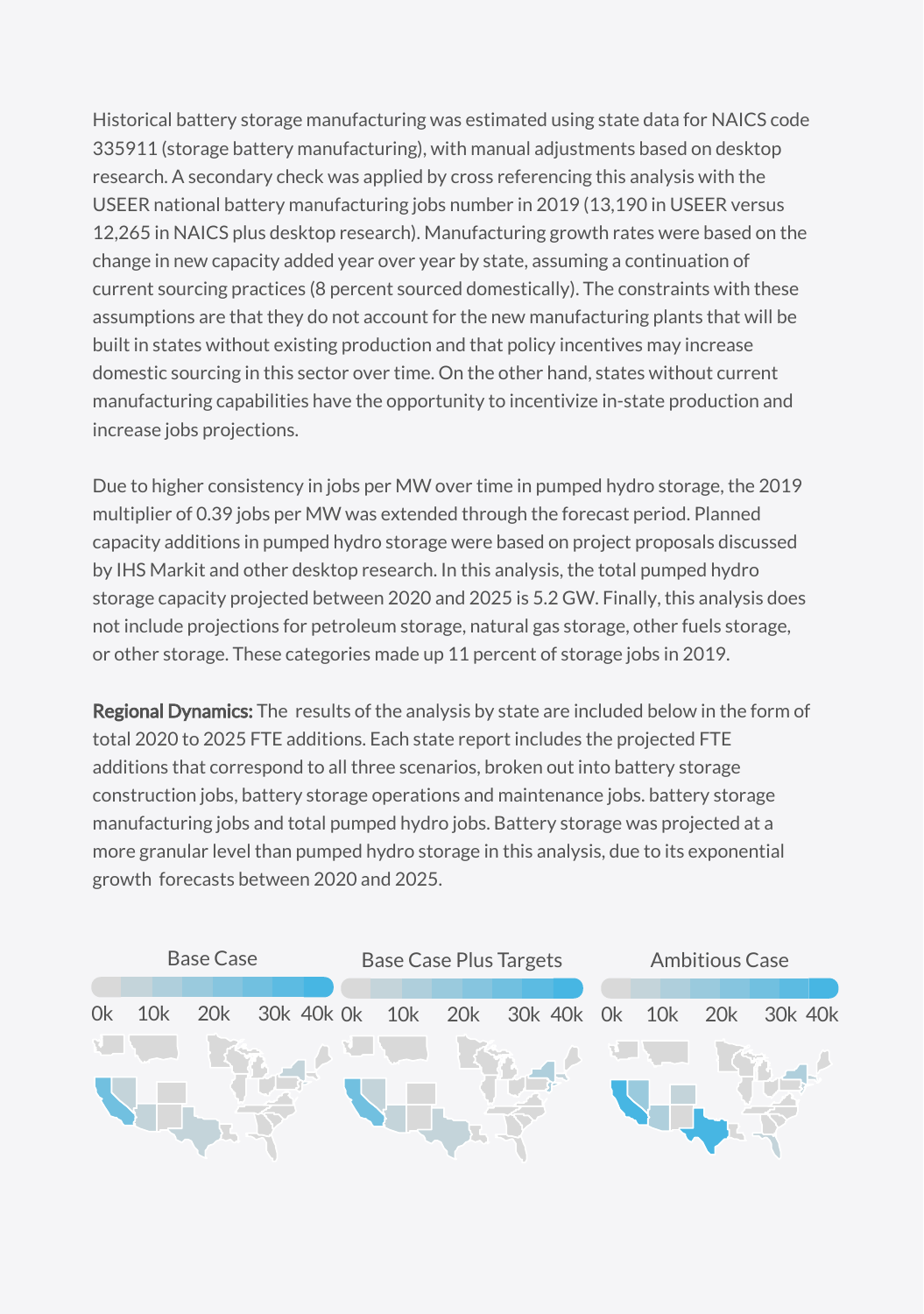#### ABBREVIATIONS

ACEEE - American Council for an Energy-Efficient Economy AFV - Alternative Fuel Vehicle AWEA - American Wind Energy Association BEV - Battery Electric Vehicle BOEM - Bureau of Ocean and Energy Management CAFE - Corporate Average Fuel Economy CCUS - Carbon Capture, Utilisation and Storage DOE - Department of Energy EIA - Energy Information Agency EOR -- Enhanced Oil Recovery EPA - Environmental Protection Agency EV - Electric Vehicle EVSE - Electric Vehicle Supply Equipment FCEV - Fuel Cell Electric Vehicle FERC - Federal Energy Regulatory Commission HEV - Hybrid Electric Vehicle ISO - Independent System Operator ISO-NE - Independent System Operator - New England ITC - Investment Tax Credit MISO - Midcontinent Independent System Operator NAICS - North American Industry Classification System NREL - National Renewable Energy Laboratory OCS - Outer Continental Shelf PACE - Property Assessed Clean Energy PSH - Pumped-Storage Hydropower PSC/PUC - Public Service/Utilities Commission PTC - Production Tax Credit RTO - Regional Transmission Organization ZEV - Zero Emissions Vehicle

V2G - Vehicle to Grid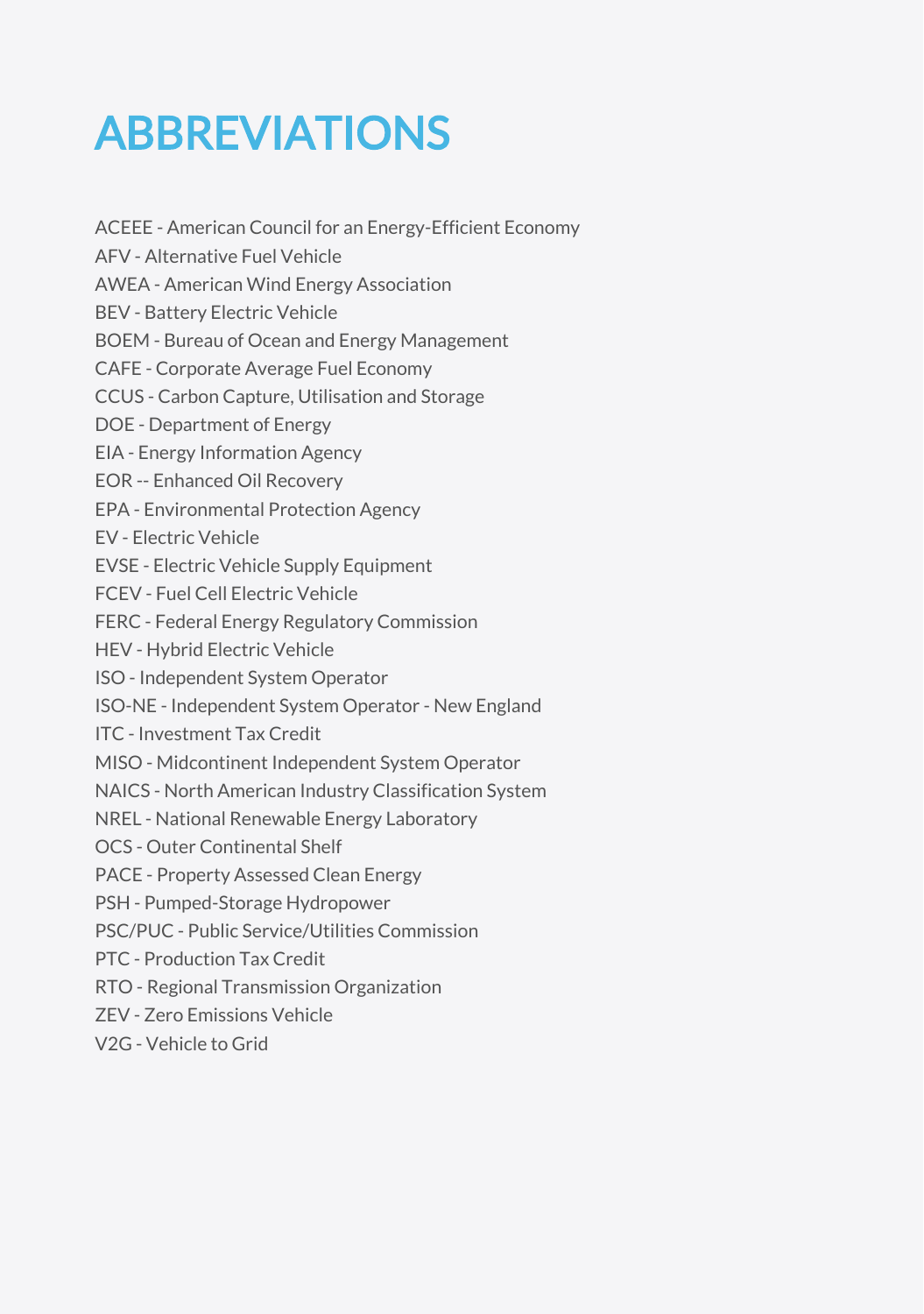#### **TECHNICAL DEFINITIONS**

Lithium-ion batteries: A rechargeable battery technology that involves lithium ions moving from the negative electrode to the positive electrode during discharge and back when charging.

Flow batteries: An energy storage technology that involves electric current flow through a system of two connected tanks containing electrolytes with positively charged cathode and negatively charged anthode, separated by a membrane.

Pumped storage hydropower: An energy storage technology that involves pumping water up a reservoir when electricity demand is low and releasing the water through turbines to generate electricity when demand is high.

Floating offshore wind turbine: A wind turbine mounted on a floating structure suitable for deeper water depths where conventional fixed-foundation turbines are not feasible. Outer Continental Shelf: Submerged lands, subsoil and seabed lying 3 miles off state coastal waters under Federal jurisdiction.

Carbon Capture: Any process to capture carbon dioxide, whether from the ambient air or from a smokestack or other industrial facility. Also called carbon drawdown, and sometimes ambiguously referred to as carbon removal.

Direct Air Capture: The process of capturing carbon dioxide directly from the ambient air.

V2G: A term used to describe the flow of electricity from the vehicle to grid.

**Zero Emissions Vehicle:** A vehicle that produces no emissions from the on-board source of power.

**Enhanced Oil Recovery:** The process of injecting carbon dioxide into oil wells to increase oil production.

Hybrid Electric Vehicle: A vehicle which combines a conventional internal combustion engine (ICE) with an electric propulsion system.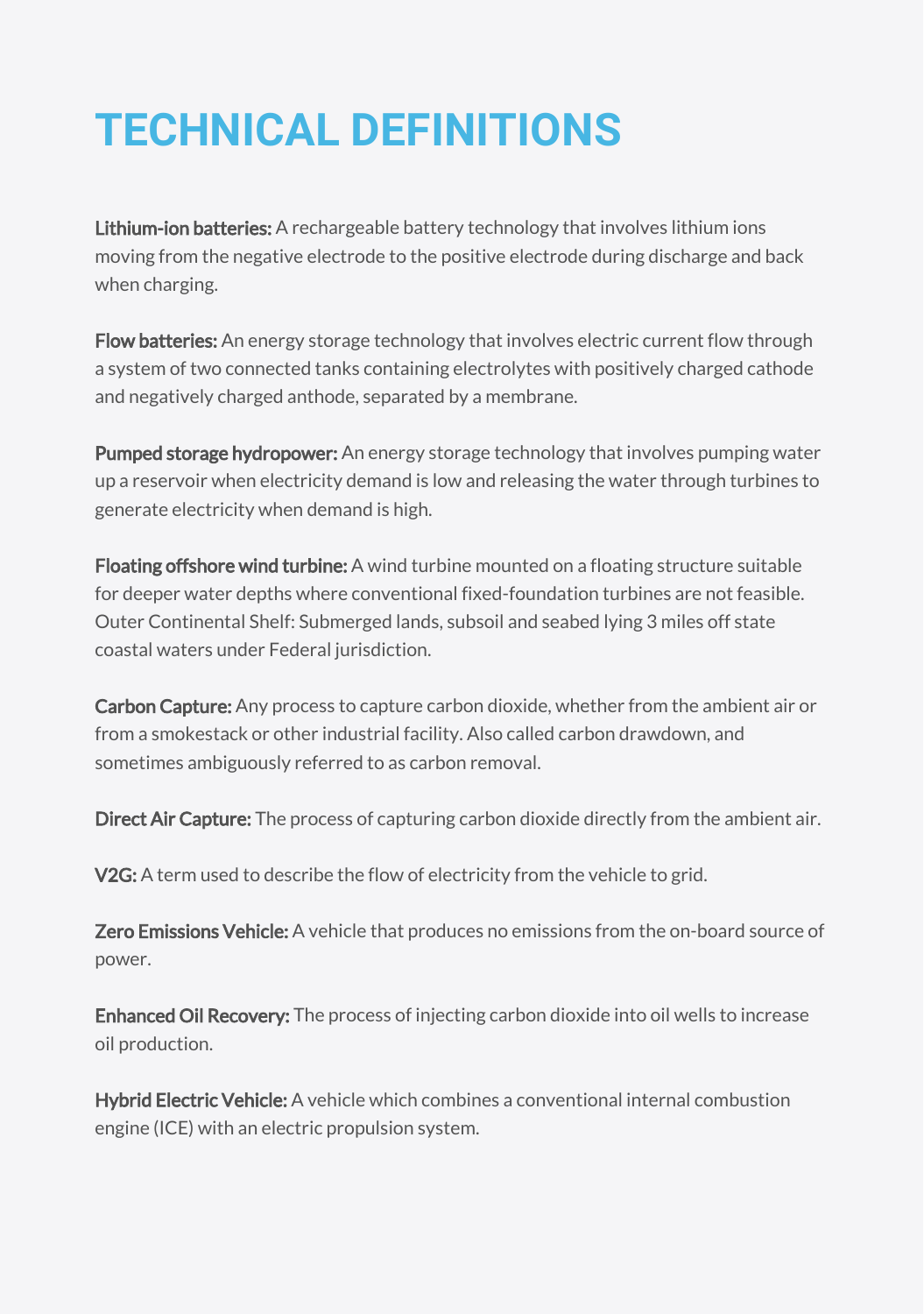Alternative Fuels: Alternative fuels include gaseous (such as hydrogen), alcohol (such as ethanol), vegetable and waste-derived (such as biodiesel) fuels that emit fewer emissions than petroleum-based transportation fuels. Electricity for transportation is also considered an alternative fuel.

Renewable Fuel Standard: National mandate for a certain volume of renewable fuels to replace or reduce the use of petroleum-based transportation fuel.

Corporate average fuel economy standards: These regulations require improvements in the average fuel economy of the US fleet, by levying penalties on automobile manufacturers if their vehicles do not meet the requisite standards.

Grid modernisation: A term that constitutes a catch-all for the various upgrades required to improve the electric grid's reliability, cost-effectiveness and sustainability.

Smart meters: Customer-side installations that allow for two-way communication about electricity data, which allows for more effective electricity management.

Demand response: A term that refers to the ability of customers to manage their electricity use, enabled by access to energy data.

Renewable energy technical potential: A 2012 NREL study evaluated the technical feasibility of different renewable energy sources in each state, on the basis of geographic conditions and natural resources.

**Environmental consultants:** Individuals, assisting both public and private sector clients, that are often involved in conducting environmental impact project assessments.

Enhanced geothermal systems: Systems of geothermal power generation that uses energy stored in dry and impermeable rock.

Concentrating solar power: A system that generates power by concentrating areas of sunlight on to a receiver, which captures the solar energy for later use.